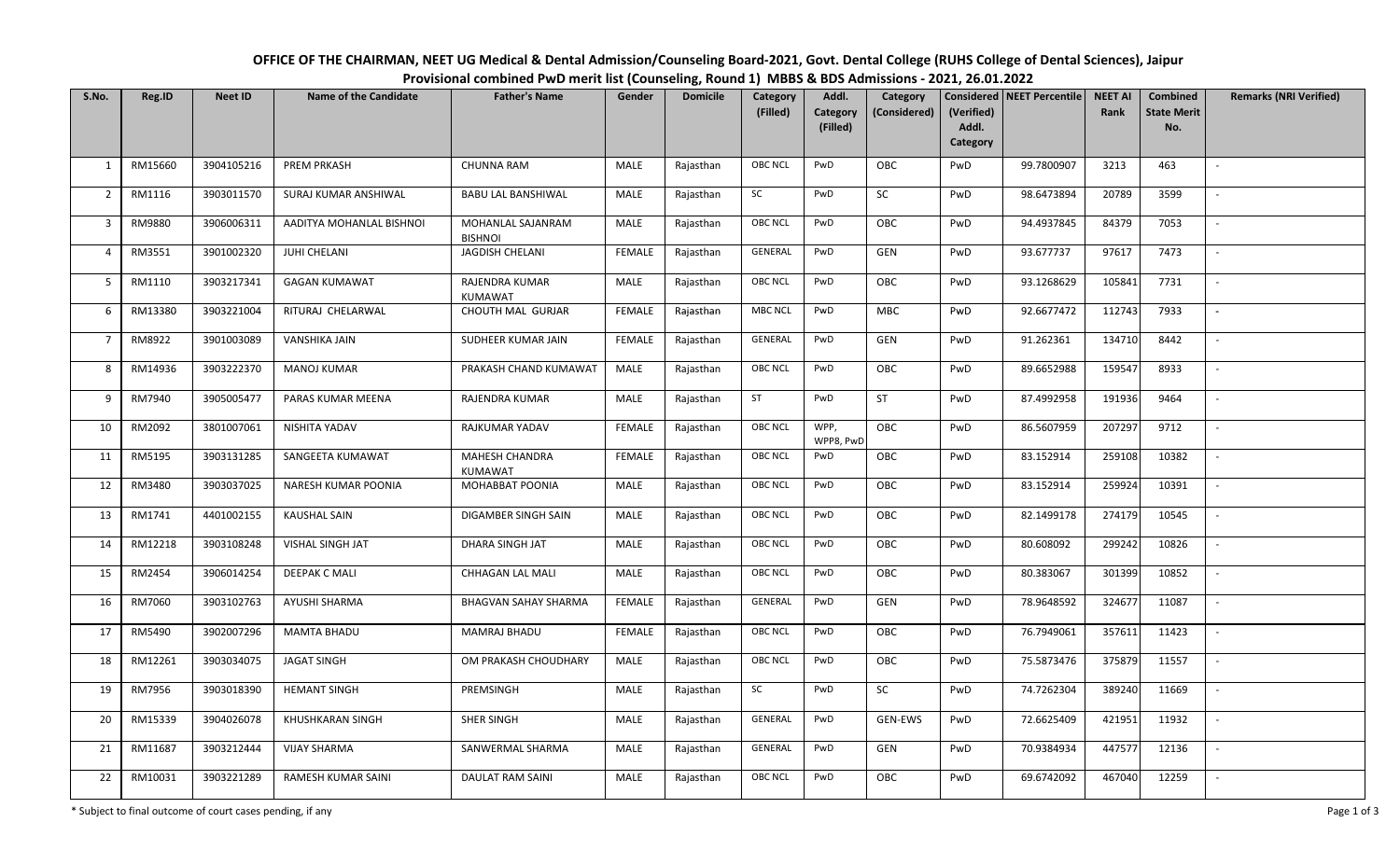| OFFICE OF THE CHAIRMAN, NEET UG Medical & Dental Admission/Counseling Board-2021, Govt. Dental College (RUHS College of Dental Sciences), Jaipur |  |  |  |  |  |  |  |  |  |  |  |  |
|--------------------------------------------------------------------------------------------------------------------------------------------------|--|--|--|--|--|--|--|--|--|--|--|--|
| Provisional combined PwD merit list (Counseling, Round 1) MBBS & BDS Admissions - 2021, 26.01.2022                                               |  |  |  |  |  |  |  |  |  |  |  |  |
|                                                                                                                                                  |  |  |  |  |  |  |  |  |  |  |  |  |

| S.No. | Reg.ID  | <b>Neet ID</b> | <b>Name of the Candidate</b> | <b>Father's Name</b>       | Gender        | <b>Domicile</b> | Category<br>(Filled) | Addl.<br>Category | Category<br>(Considered) | (Verified)        | Considered   NEET Percentile | <b>NEET AI</b><br>Rank | <b>Combined</b><br><b>State Merit</b> | <b>Remarks (NRI Verified)</b> |
|-------|---------|----------------|------------------------------|----------------------------|---------------|-----------------|----------------------|-------------------|--------------------------|-------------------|------------------------------|------------------------|---------------------------------------|-------------------------------|
|       |         |                |                              |                            |               |                 |                      | (Filled)          |                          | Addl.<br>Category |                              |                        | No.                                   |                               |
| 23    | RM10279 | 3903236212     | SANJAY KUMAR MEENA           | <b>BABLU MEENA</b>         | MALE          | Rajasthan       | ST                   | PwD               | ST                       | PwD               | 66.9644551                   | 507489                 | 12568                                 |                               |
| 24    | RM3318  | 3903206750     | SIDDHARTH AGARWAL            | MANISH AGARWAL             | MALE          | Rajasthan       | GENERAL              | PwD               | GEN                      | PwD               | 66.6628245                   | 512474                 | 12596                                 | $\sim$                        |
| 25    | RM9453  | 3902022040     | <b>GAYTRI MOOND</b>          | RAMKARAN MOOND             | FEMALE        | Rajasthan       | <b>OBC NCL</b>       | PwD               | OBC                      | PwD               | 65.5347856                   | 531811                 | 12746                                 | $\sim$                        |
| 26    | RM1212  | 3902003221     | RAVI VERMA                   | DHARMPAL VERMA             | MALE          | Rajasthan       | <b>OBC NCL</b>       | PwD               | OBC                      | PwD               | 65.1847827                   | 535589                 | 12774                                 | $\sim$                        |
| 27    | RM7706  | 3903234134     | <b>REKHA KAPOOR</b>          | <b>NET RAM KAPOOR</b>      | FEMALE        | Rajasthan       | <b>OBC NCL</b>       | PwD               | OBC                      | PwD               | 64.1938958                   | 551332                 | 12891                                 | $\sim$                        |
| 28    | RM11197 | 3903011038     | <b>KOMAL SAINI</b>           | RAMAVTAR SAINI             | FEMALE        | Rajasthan       | OBC NCL              | PwD               | OBC                      | PwD               | 63.8614416                   | 557782                 | 12946                                 | $\sim$                        |
| 29    | RM1956  | 4408007351     | RUHEE BHARDWAJ               | SAURABH BHARDWAJ           | FEMALE        | Rajasthan       | GENERAL              | WDP, EXS8,<br>PwD | <b>GEN</b>               | PwD               | 63.3397074                   | 565993                 | 13002                                 |                               |
| 30    | RM10206 | 3903006435     | KOMAL                        | <b>BABU LAL</b>            | FEMALE        | Rajasthan       | <b>OBC NCL</b>       | PwD               | OBC                      | PwD               | 61.1718912                   | 598394                 | 13216                                 |                               |
| 31    | RM7171  | 3905116167     | SHOYAB AKHTAR                | ABDUL KALAM                | MALE          | Rajasthan       | <b>OBC NCL</b>       | PwD               | OBC                      | PwD               | 58.5600473                   | 637953                 | 13482                                 |                               |
| 32    | RM5453  | 3903006341     | <b>VIDHI SONI</b>            | <b>RAJEEV SONI</b>         | FEMALE        | Rajasthan       | GENERAL              | PwD               | <b>GEN</b>               | PwD               | 56.5957574                   | 669157                 | 13662                                 | $\overline{\phantom{a}}$      |
| 33    | RM13409 | 3901006161     | HANUMAN SINGH MEENA          | RAMSWAROOP MEENA           | MALE          | Rajasthan       | ST                   | PwD               | ST                       | PwD               | 56.384072                    | 672956                 | 13688                                 |                               |
| 34    | RM12335 | 3903103148     | NIKHIL RAWAT                 | CHHOTELAL MEENA            | MALE          | Rajasthan       | ST                   | PwD               | ST                       | PwD               | 55.9469731                   | 676886                 | 13708                                 | $\sim$                        |
| 35    | RM5477  | 3903101936     | PARTH CHOUDHARY              | <b>GORI SHANKAR TAKHAR</b> | MALE          | Rajasthan       | <b>OBC NCL</b>       | PwD               | OBC                      | PwD               | 54.2647576                   | 706033                 | 13912                                 |                               |
| 36    | RM4983  | 3903102887     | ABHINAV GARG                 | <b>BANWARI GARG</b>        | MALE          | Rajasthan       | GENERAL              | PwD               | <b>GEN</b>               | PwD               | 54.0424523                   | 707348                 | 13928                                 | $\overline{\phantom{a}}$      |
| 37    | RM5304  | 3901014292     | <b>RAHUL SAINI</b>           | <b>NAGAR MAL SAINI</b>     | MALE          | Rajasthan       | <b>OBC NCL</b>       | PwD               | OBC                      | PwD               | 51.720065                    | 744691                 | 14114                                 | $\mathbb{L}$                  |
| 38    | RM7712  | 4404006255     | MUDRIKA TRIPATHI             | AJAY KUMAR TRIPATHI        | FEMALE        | Rajasthan       | GENERAL              | PwD               | GEN                      | PwD               | 51.4710158                   | 747213                 | 14130                                 |                               |
| 39    | RM13507 | 3905123236     | VIKAS KUMAR MEENA            | <b>GHANSHYAM MEENA</b>     | <b>MALE</b>   | Rajasthan       | ST                   | PwD               | ST                       | PwD               | 51.4710158                   | 747841                 | 14134                                 | $\mathbb{L}$                  |
| 40    | RM12536 | 3903121392     | POOJA KUMARI SAINI           | HARISH KUMAR SAINI         | <b>FEMALE</b> | Rajasthan       | <b>OBC NCL</b>       | PwD               | OBC                      | PwD               | 50.9553039                   | 753664                 | 14157                                 | $\sim$                        |
| 41    | RM13246 | 3903222040     | POOJA                        | NARSINGH                   | <b>FEMALE</b> | Rajasthan       | <b>OBC NCL</b>       | PwD               | OBC                      | PwD               | 50.5918319                   | 759748                 | 14186                                 | $\sim$                        |
| 42    | RM4667  | 2001108369     | SUHANA BHUTANI               | SANAT BHUTANI              | FEMALE        | NCT of Delhi    | GENERAL              | PwD               | GEN                      | PwD               | 48.637838                    | 790447                 | 14273                                 | $\mathbb{L}$                  |
| 43    | RM7011  | 3901010279     | ASHISH                       | <b>OM PRAKASH</b>          | MALE          | Rajasthan       | <b>OBC NCL</b>       | PwD               | OBC                      | PwD               | 47.3814539                   | 809950                 | 14328                                 | $\sim$                        |
| 44    | RM11975 | 3904105219     | SHILPA MEHRA                 | <b>BALU RAM MEHRA</b>      | <b>FEMALE</b> | Rajasthan       | SC                   | PwD               | SC                       | PwD               | 43.1572008                   | 872728                 | 14452                                 | $\sim$                        |

\* Subject to final outcome of court cases pending, if any